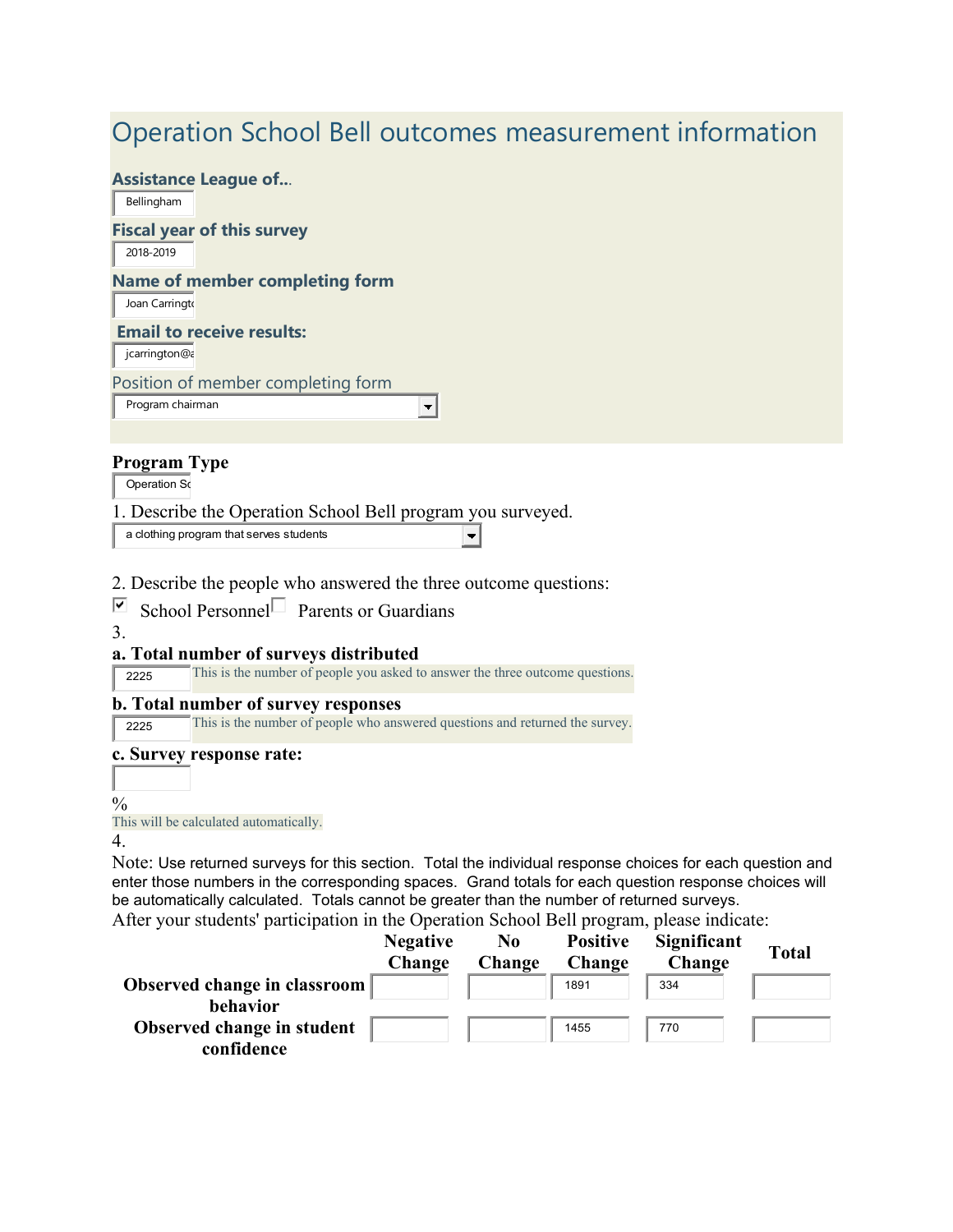| Observed change in level of<br>engagement with peers and/or<br>school activities.<br>5. Outcomes Result %<br>Note: These percentages will be calculated automatically.                                                                                                                                                                                                                                                                                                                                                          |                           | 1626                     | 599                       |                       |
|---------------------------------------------------------------------------------------------------------------------------------------------------------------------------------------------------------------------------------------------------------------------------------------------------------------------------------------------------------------------------------------------------------------------------------------------------------------------------------------------------------------------------------|---------------------------|--------------------------|---------------------------|-----------------------|
|                                                                                                                                                                                                                                                                                                                                                                                                                                                                                                                                 | <b>Negative</b><br>Change | N <sub>0</sub><br>Change | <b>Positive</b><br>Change | Significant<br>Change |
| Observed change in classroom<br>behavior                                                                                                                                                                                                                                                                                                                                                                                                                                                                                        | $\frac{0}{0}$             | $\frac{0}{0}$            | $\frac{0}{0}$             | $\frac{0}{0}$         |
| Observed change in student<br>confidence                                                                                                                                                                                                                                                                                                                                                                                                                                                                                        | $\frac{0}{0}$             | $\frac{0}{0}$            | $\frac{0}{0}$             | $\frac{0}{0}$         |
| Observed change in participation with<br>peers and/or school activities.                                                                                                                                                                                                                                                                                                                                                                                                                                                        | $\frac{0}{0}$             | $\frac{0}{0}$            | $\frac{0}{0}$             | $\frac{0}{0}$         |
| a. Approximate or actual number of students represented by surveys returned:<br>For this number, consider the returned surveys only. Who completed those surveys? How many children were<br>2225<br>referred by these individuals to be served by the program? This is the number that goes here.'<br>b. Total students served by the program during the current fiscal year:<br>This is the total number of children served by the program this year.<br>2225<br>c. Percent of students served represented by survey responses |                           |                          |                           |                       |
| %<br>This number will be calculated automatically<br><b>7. Comments concerning survey</b><br>Eight School Coordinators filled out   Please share your comments or chapter experiences with the outcomes                                                                                                                                                                                                                                                                                                                         |                           |                          |                           |                       |
| measurement process and/or this survey to enter your chapter's program outcomes data<br>ID <sub>1</sub>                                                                                                                                                                                                                                                                                                                                                                                                                         |                           |                          |                           |                       |
| <b>Question 1 Question No</b><br>$\mathbf{1}$                                                                                                                                                                                                                                                                                                                                                                                                                                                                                   |                           |                          |                           |                       |
| <b>Question 1 Category</b><br>Behavior                                                                                                                                                                                                                                                                                                                                                                                                                                                                                          |                           |                          |                           |                       |
| <b>Question 1 Record ID</b><br>a3T1P000000T                                                                                                                                                                                                                                                                                                                                                                                                                                                                                     |                           |                          |                           |                       |
| <b>Question 1 Outcome Name</b><br>PSO-00923<br><b>Question 1</b><br>After your stu<br>ID <sub>2</sub><br><b>Question 2 Question No</b>                                                                                                                                                                                                                                                                                                                                                                                          |                           |                          |                           |                       |